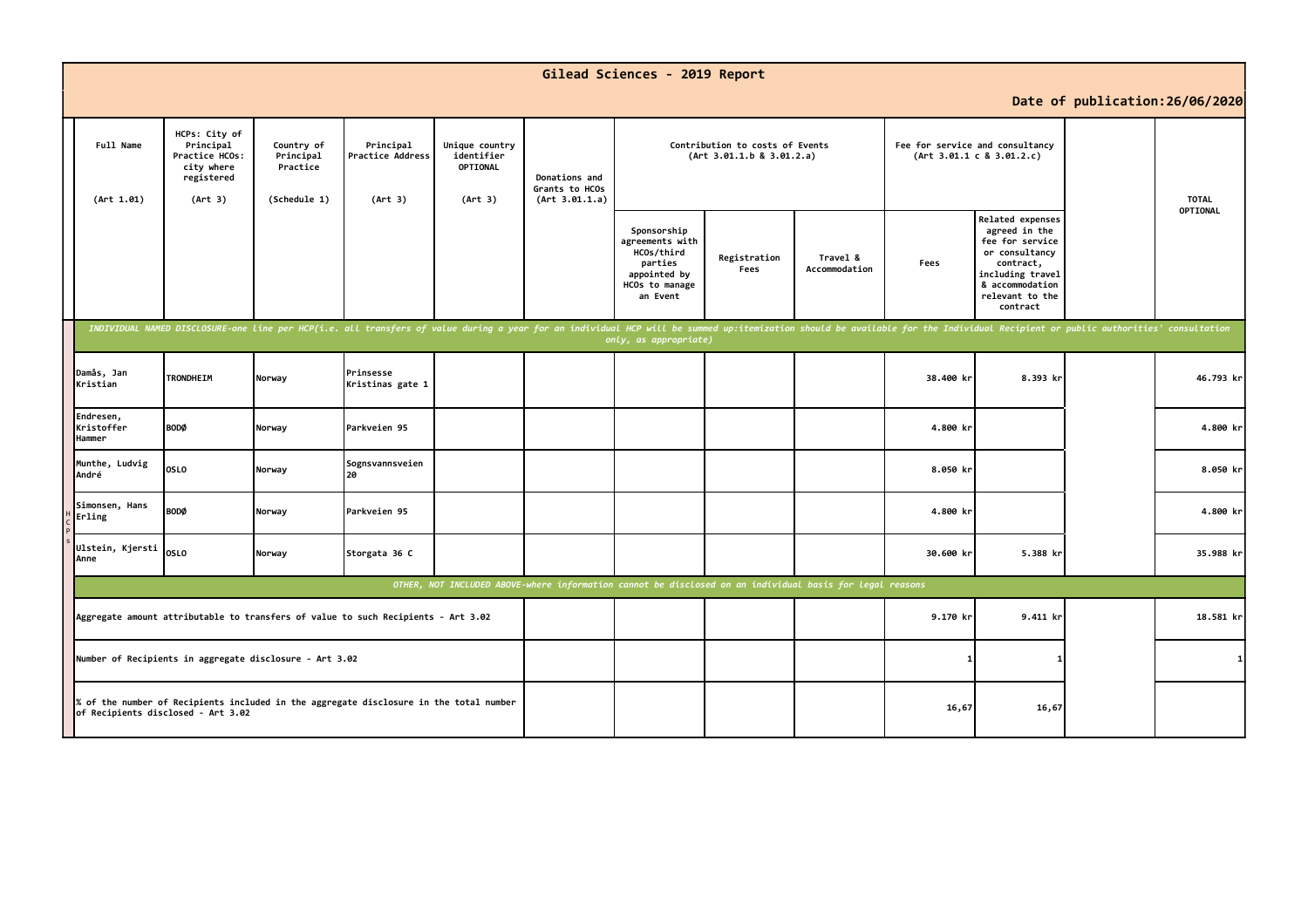|  | Full Name<br>(Art 1.01)                                                                                                                      | HCPs: City of<br>Principal<br>Practice HCOs:<br>city where<br>registered<br>(Art 3)                                          | Country of<br>Principal<br>Practice<br>(Schedule 1) | Principal<br>Practice Address<br>(Art 3)                                                                                                                                                                                       | Unique country<br>identifier<br><b>OPTIONAL</b><br>(Art 3) | Donations and<br>Grants to HCOs<br>(Art 3.01.1.a) | Contribution to costs of Events<br>(Art 3.01.1.b 8 3.01.2.a)                                          |                      |                           | Fee for service and consultancy<br>(Art 3.01.1 c 8 3.01.2.c) |                                                                                                                                                           |  | <b>TOTAL</b> |
|--|----------------------------------------------------------------------------------------------------------------------------------------------|------------------------------------------------------------------------------------------------------------------------------|-----------------------------------------------------|--------------------------------------------------------------------------------------------------------------------------------------------------------------------------------------------------------------------------------|------------------------------------------------------------|---------------------------------------------------|-------------------------------------------------------------------------------------------------------|----------------------|---------------------------|--------------------------------------------------------------|-----------------------------------------------------------------------------------------------------------------------------------------------------------|--|--------------|
|  |                                                                                                                                              |                                                                                                                              |                                                     |                                                                                                                                                                                                                                |                                                            |                                                   | Sponsorship<br>agreements with<br>HCOs/third<br>parties<br>appointed by<br>HCOs to manage<br>an Event | Registration<br>Fees | Travel &<br>Accommodation | Fees                                                         | Related expenses<br>agreed in the<br>fee for service<br>or consultancy<br>contract,<br>including travel<br>& accommodation<br>relevant to the<br>contract |  | OPTIONAL     |
|  |                                                                                                                                              |                                                                                                                              |                                                     | INDIVIDUAL NAMED DISCLOSURE-one line per HCO(i.e. all transfers of value during a year for an individual HCO will be summed up:itemization should be available for the Individual Recipient or public authorities' consultatio |                                                            |                                                   | only, as appropriate)                                                                                 |                      |                           |                                                              |                                                                                                                                                           |  |              |
|  | Espen A<br>Haavardsholm                                                                                                                      | <b>BILLINGSTAD</b>                                                                                                           | Norway                                              | Tømtebakken 6A                                                                                                                                                                                                                 |                                                            |                                                   |                                                                                                       |                      |                           | 12.452 kr                                                    | 1.933 kr                                                                                                                                                  |  | 14.385 kr    |
|  | Oslo<br>universitetssyke 0SL0<br>hus HF                                                                                                      |                                                                                                                              | Norway                                              | Kirkeveien 166<br>Tårnbygget 1<br>etg.                                                                                                                                                                                         |                                                            |                                                   |                                                                                                       |                      |                           | 9.200 kr                                                     |                                                                                                                                                           |  | $9.200$ kr   |
|  | Osteopro AS                                                                                                                                  | <b>OSLO</b>                                                                                                                  | Norway                                              | Framnesveien 12                                                                                                                                                                                                                |                                                            |                                                   |                                                                                                       |                      |                           | 19.583 kr                                                    | 1.394 kr                                                                                                                                                  |  | 20.977 kr    |
|  | Revma Forsk ANS                                                                                                                              | <b>OSLO</b>                                                                                                                  | Norway                                              | Otto Blehrs vei<br>$12 \overline{ }$                                                                                                                                                                                           |                                                            |                                                   |                                                                                                       |                      |                           | 27.600 kr                                                    |                                                                                                                                                           |  | 27.600 kr    |
|  | OTHER, NOT INCLUDED ABOVE-where information cannot be disclosed on an individual basis for legal reasons                                     |                                                                                                                              |                                                     |                                                                                                                                                                                                                                |                                                            |                                                   |                                                                                                       |                      |                           |                                                              |                                                                                                                                                           |  |              |
|  | Aggregate amount attributable to transfers of value to such Recipients - Art 3.02<br>Number of Recipients in aggregate disclosure - Art 3.02 |                                                                                                                              |                                                     |                                                                                                                                                                                                                                |                                                            |                                                   |                                                                                                       |                      |                           |                                                              |                                                                                                                                                           |  |              |
|  |                                                                                                                                              |                                                                                                                              |                                                     |                                                                                                                                                                                                                                |                                                            |                                                   |                                                                                                       |                      |                           |                                                              |                                                                                                                                                           |  |              |
|  |                                                                                                                                              | % of the number of Recipients included in the aggregate disclosure in the total number<br>of Recipients disclosed - Art 3.02 |                                                     |                                                                                                                                                                                                                                |                                                            |                                                   |                                                                                                       |                      |                           |                                                              |                                                                                                                                                           |  |              |